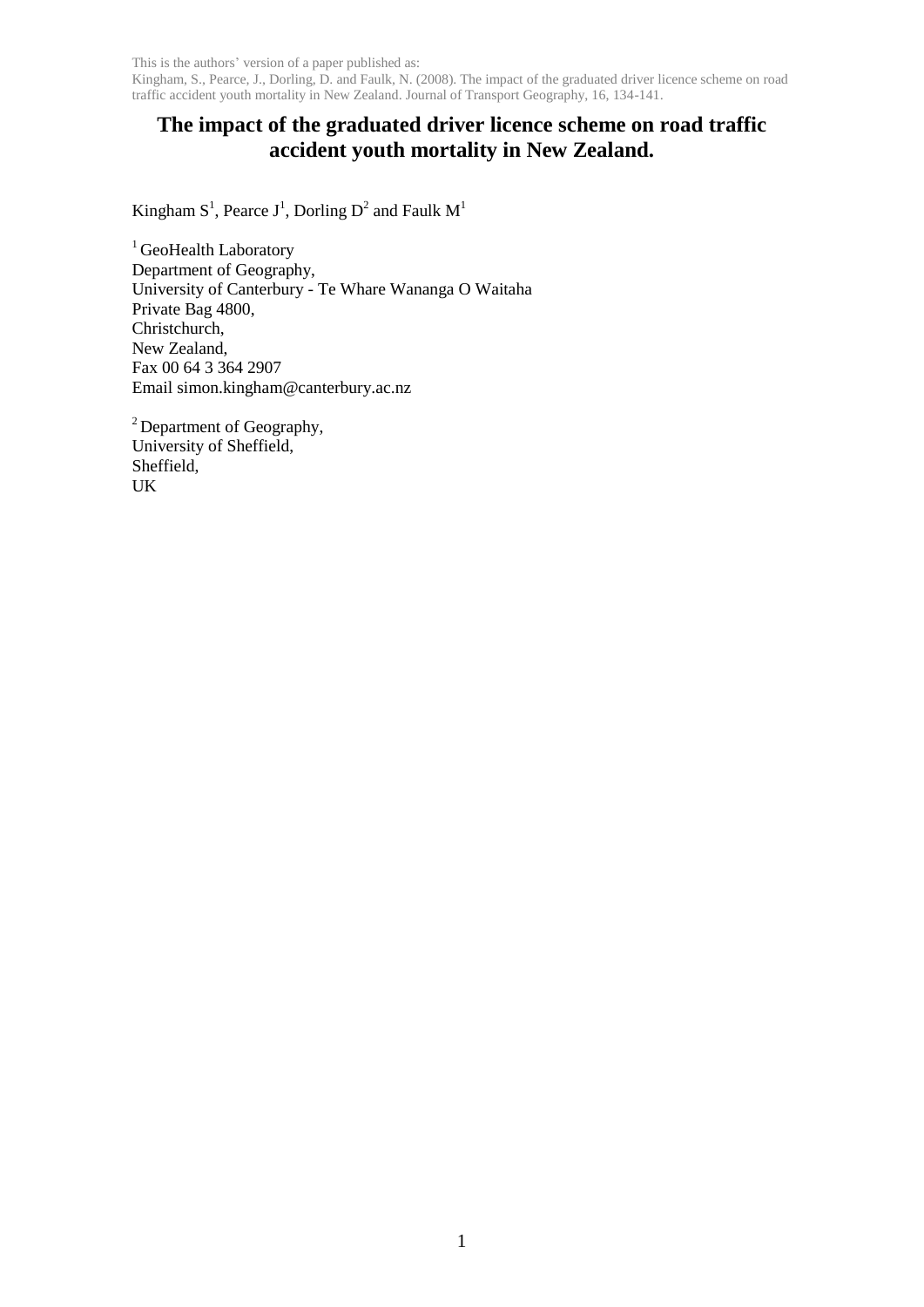Kingham, S., Pearce, J., Dorling, D. and Faulk, N. (2008). The impact of the graduated driver licence scheme on road traffic accident youth mortality in New Zealand. Journal of Transport Geography, 16, 134-141.

# **Abstract**

This paper examines the impact of the introduction of New Zealand"s Graduated Driving Licence System (GDLS) on patterns of road traffic accident mortality amongst the young driving population from 1980 to 2001. Results show that the mortality rate has declined, but that rates in New Zealand are three times greater than in England and Wales and twice those of Scotland. When the data is adjusted to take account of differences in the minimum driving age, rates remain consistently higher in New Zealand and the proportional reduction in road traffic accident youth mortality is not significantly better than that experienced in Great Britain.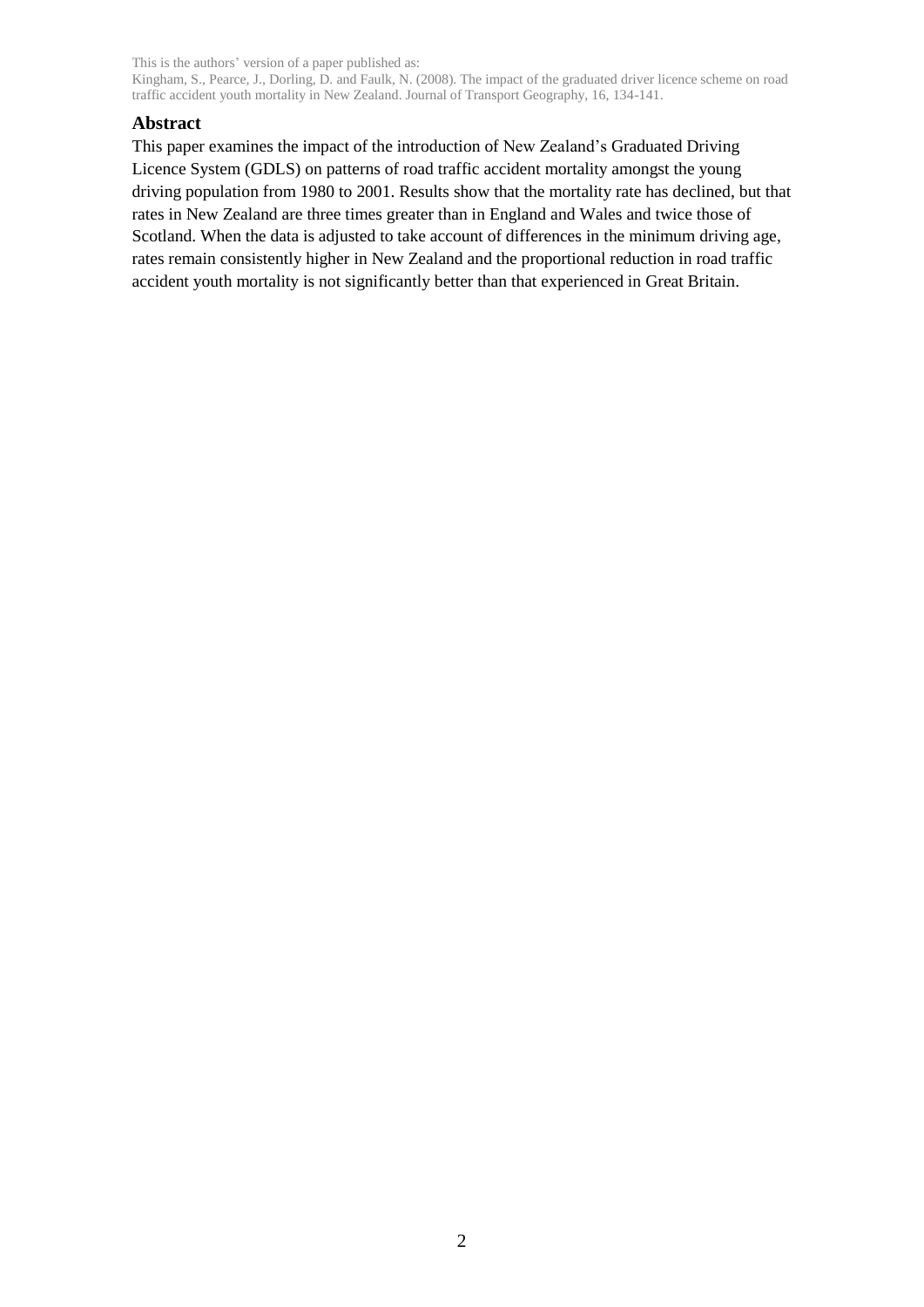Kingham, S., Pearce, J., Dorling, D. and Faulk, N. (2008). The impact of the graduated driver licence scheme on road traffic accident youth mortality in New Zealand. Journal of Transport Geography, 16, 134-141.

# **1 Introduction**

Globally, road traffic accidents are the ninth largest cause of death and disability; by 2020, they are expected to be the third largest cause (WHO 1996). Among younger people in developed countries, road traffic accidents are the major cause of death (NHC 1998) and research has shown that the younger the driver the greater the risk (Williams 1996). Consequently changing the legal age at which people are able to drive is a policy tool that could potentially have a significant impact on road traffic accident figures. In New Zealand people are permitted to drive at the age of fifteen, which is one of the lowest driving age restrictions in the world. At the same time, over 15 % of all deaths on New Zealand roads are attributed to the 15-19 age group (MoT 2006) despite accounting for only 7% of the total drivers. As a result there are frequent calls to raise the minimum driving age from the current age of fifteen. Rather than raising the age, the New Zealand government amended the driver licensing system and introduced a graduated scheme in 1987 (Begg and Stephenson 2003). This was followed by a reduction in young driver crashes which has been linked to the change in licence scheme (Begg et al. 2001).

The objectives of this study are to examine levels of road traffic accident related youth mortality amongst the 15-19 age-group in New Zealand between 1980 and 2001. This period is designed to cover the introduction of the Graduated Driving Licence Scheme (GDLS) in 1987 and the subsequent rule changes to the scheme (in 1999). This study will focus on the impact on road traffic accident youth mortality of these licence scheme changes.

In order to ascertain whether any improvements in road traffic accident youth mortality in New Zealand during the study period can be attributed to the GDLS or instead are merely reflections of global trends as a result of improved motor vehicle safety and road engineering the results are compared to a "control" country. In this study the control country is Great Britain. A comparison with Great Britain is appropriate for three key reasons. First, both countries have similar practical driving tests and have only introduced a written test in the last decade (1996 in Great Britain and 1999 in NZ), and in both countries any legal car can be learnt in and anyone is able to supervise unlicensed drivers providing they meet certain criteria based on holding a full licence and having sufficient driving experience. Second, New Zealand has very close historical links to Great Britain including providing the greatest number of migrants (King 2003). For example, over a fifth of the New Zealand resident population were born overseas and the most common birthplace among this population was Great Britain (Statistics New Zealand 2006). The two countries also have comparable rates of child poverty and redistributive government spending on children (UNICEF 2005). Third, there are important similarities between the two countries in terms of health outcomes and health service provision. For example, New Zealand and Great Britain have similar life expectancies of around 80 years (OECD 2005) and both countries have high and increasing levels of inequalities in health (Pearce and Dorling 2006; Shaw et al. 2005). With respect to road traffic deaths, both countries have seen a decline in number over recent years with New Zealand having a road accident rate of 10 per 100,000 compared to Great Britain's 6; these figures see New Zealand ranking  $15<sup>th</sup>$  equal out of 28 OECD countries, and Great Britain  $4<sup>th</sup>$  equal (OECD 2006b). For road traffic injuries New Zealand has a lower rate with 255 per 100,000 people compared to the Great Britain"s 356 (Transport Research Centre 2006); indicating that New Zealand relatively experiences fewer but more serious crashes. Further, New Zealand and Great Britain spend a similar proportion of GDP on health (8.3-8.4%) slightly below the OECD average of 8.9% (OECD 2006a).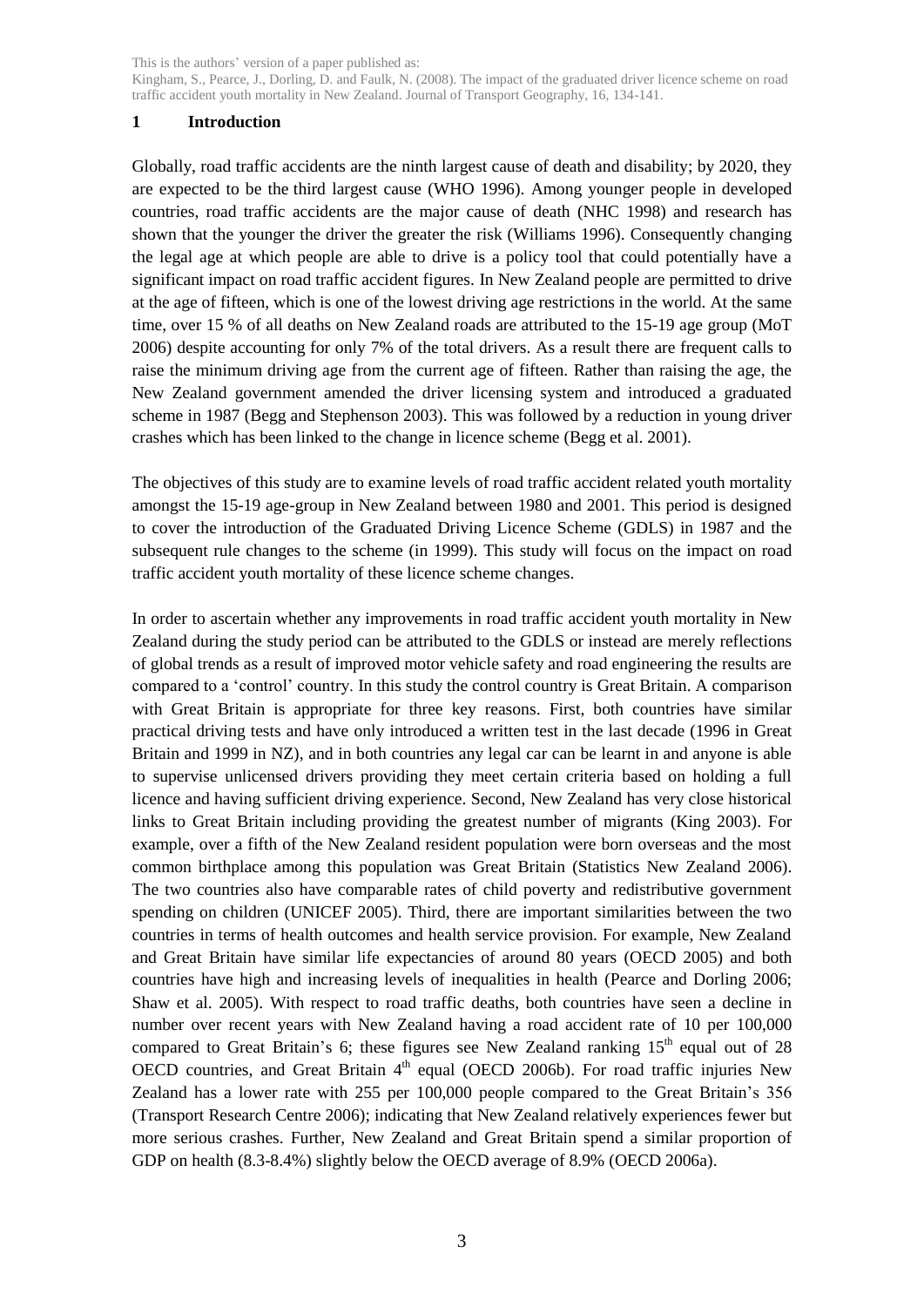Kingham, S., Pearce, J., Dorling, D. and Faulk, N. (2008). The impact of the graduated driver licence scheme on road traffic accident youth mortality in New Zealand. Journal of Transport Geography, 16, 134-141.

# *1.1 Road accidents and health in New Zealand*

In New Zealand, the biggest single cause of premature death in young adults is injury, particularly road traffic injury and this pattern exists even when socio-economic status is controlled for (NHC 1998). Kypri et al (2002) investigated the contribution of adolescent (age 15 to 19) injury to hospital admissions in New Zealand from 1987-1996 and found that road traffic crashes accounted for 28% of all hospitalisations for that age group (Kypri et al. 2002). They suggested that the likely reason for these high numbers is New Zealand"s low driver licensing age and concluded that the "Graduated driver licensing shows promise as an injury prevention measure but remains inadequately implemented" (Kypri et al. 2002). However this study made no international comparisons. Further, it has been argued that "In terms of the theoretical potential to reduce the total injury mortality rate, priority must be given to 15-19 year olds who account for 61% of all New Zealand injury deaths. Priorities for this age group are motor vehicle traffic crashes" (Langley and Smeijers 1997, 195).

In every motorised society, young drivers are the most at risk to vehicle accidents and fatalities (Williams, 1996). In New Zealand 15-19 year olds make up 7% of licenced drivers but in the period 2003-05 accounted for 14 percent of drivers involved in minor injury crashes, 15 percent of serious injury crashes, and 14 percent of those involved in fatal crashes (MoT 2006). It has been estimated that 15 to 24 year old drivers are responsible for more than one third of the NZ\$3 billion social cost associated with all injury crashes (MoT 2006). While a similar trend in youth road accident rates is displayed in all highly motorised countries, New Zealand has the highest fatality and injury rate, especially for young male drivers (Page, *et al*., 1992) and although like elsewhere New Zealand"s figures have dropped significantly in recent years (MoT 2006) the international rank remains (MoT 2004).

# *1.2 Vehicle licensing in New Zealand*

In New Zealand the minimum driving age has been fifteen since 1924. Other than two states in the USA, this is the youngest MDLA in the developed world (Shinar 1978). In August 1987, in an attempt to reduce young occupant road traffic accident fatalities, the Graduated Driver Licensing Scheme (GDLS) was introduced in New Zealand (Langley et al. 1996). The GDLS created separate rules for novice drivers through a series of licence classifications:

- Stage 1 learner licence. The driver must be accompanied by a "supervisor" who must hold and have held a current full driver licence for at least 2 years. The driver is not permitted to drive between 10pm and 5am, and there is a very low (effectively zero) legal alcohol consumption limit.
- Stage 2 restricted licence. Permitted to drive without supervision, but otherwise under the same learner licence conditions.
- Stage 3 full licence. Permitted to drive at all times, with passengers.

A learner licence is required for a minimum of 6 months and a restricted licence for a minimum of 12 months, with the completion of an approved course for advanced driver skills. This scheme makes it possible in New Zealand to have a full driver licence, subject to general restrictions, by the age of sixteen and a half (LTSA 1997). By the age of sixteen, over half of all New Zealanders have driven a motor vehicle, and by the age of seventeen this figure is over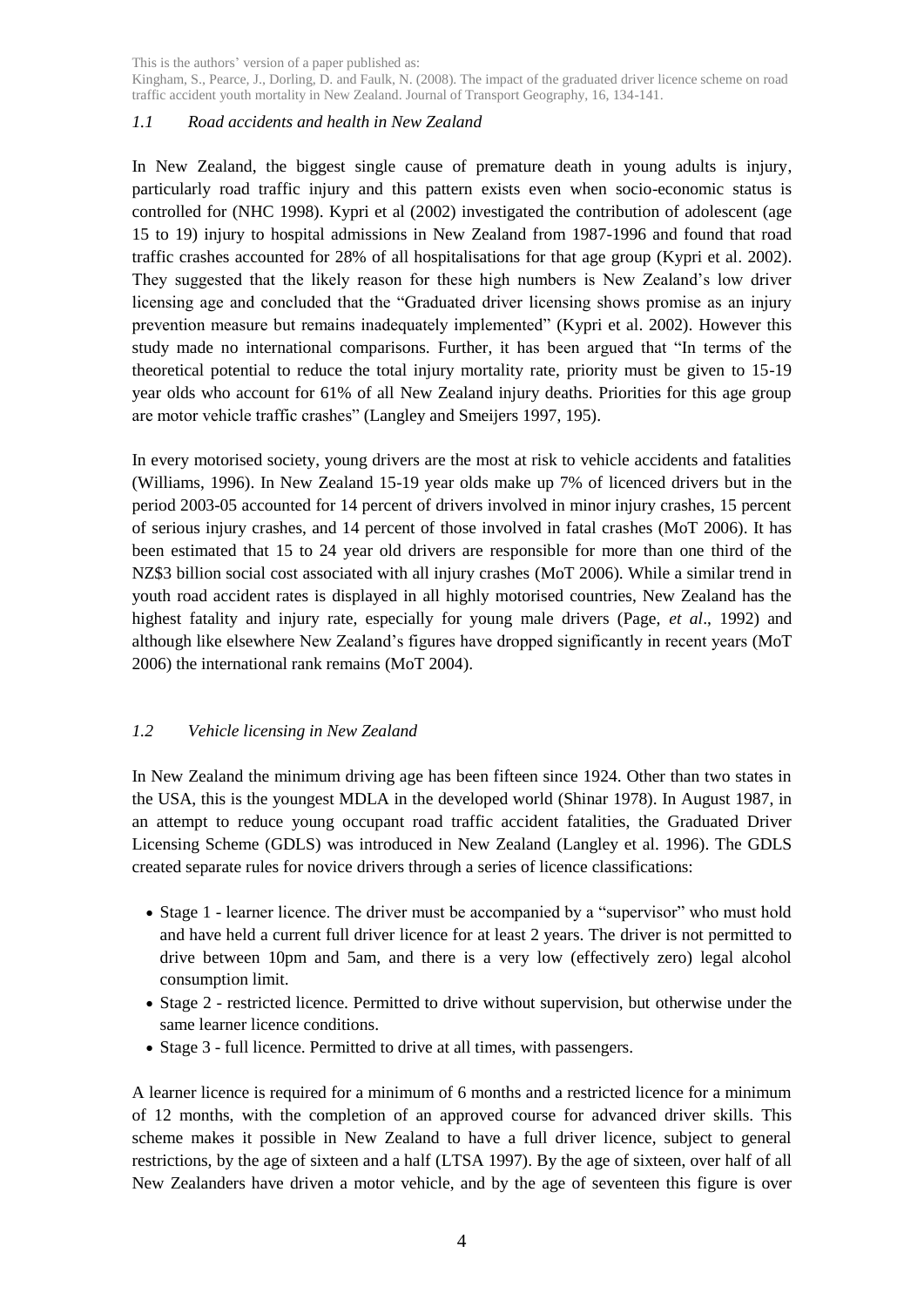Kingham, S., Pearce, J., Dorling, D. and Faulk, N. (2008). The impact of the graduated driver licence scheme on road traffic accident youth mortality in New Zealand. Journal of Transport Geography, 16, 134-141.

80% (LTNZ 2006). In comparison, in Great Britain, only 26% of 17-20 year olds have a driving licence (DfT 2005)

After the introduction of the GDLS there was an immediate reduction in car crash injuries for 15-19 year olds of 29% compared to 1986 (Langley et al. 1996). This reduction in fatal car crashes for 15-19 year olds continued for 2 years, before stabilising at 8% below 1986 levels (Williams 1996). However, New Zealand"s car crash fatality rate remained higher than that of other developed nations and in 1993, the 15-24 year old car crash fatality rate was 37.2 per 100,000 compared to 28 in the US, 22.2 in Canada and 14.3 in Great Britain (Langley et al. 1996). In 1999 changes to the GDLS included the introduction of the full licence test, increases to minimum holding periods for learner and restricted licences, the abandonment of the oral test in favour of a more comprehensive written test, and stiffer penalties for breaching GDLS conditions (LTNZ 2006).

In addition to the introduction of the GDLS, the New Zealand Ministry of Transport also attribute the reduction in accident rates among the young to the decline in motorcycling and the targeted enforcement and advertising of the Supplementary Road Safety Package from late 1995 (MoT 2006). The latter consisted of additional Police enforcement and a hard-hitting national advertising campaign and followed on from the introduction in 1993 of compulsory breath testing and speed cameras (LTSA 2002). Langley et al (1996) suggest that the change in the licence scheme accounted for a 7% decline in car crash hospitalizations compared to a total decline of 23% between 1976 and 1992 (Langley et al. 1996). This figure is similar to the 8% reduction reported by (Frith and Perkins 1992). Further work by Begg and Stephenson (2003) that also considered the impact of the 1999 changes to the GDLS concluded "In the 12 years from 1987 to 1998 (inclusive), the number and rate (per 100,000 population) of fatally or seriously injured motor vehicle occupants aged 15–24 years of age has nearly halved" (Begg and Stephenson 2003, 104).

In comparison, Great Britain has a driving age of 17. A driving test has been required since 1935 (DSA 2004b). There has been no change in the licensing system comparable in likely impact to the introduction of the GDLS in New Zealand. The most significant change was the introduction of a formal theory test on Jan  $1<sup>st</sup>$  1997, replacing questions asked about the Highway Code during the practical test (DSA 2004b). There was no change in test pass rate in the following two years, although there has been a 3-4% decline in pass rate since 2000, which may be partly attributable to this (DSA 2004a). The theory test and the lower pass rate are the most plausible reasons for the noticeable decline since 1997 in the proportion of 17-24 year olds who have a valid driving licence. The UK government has commissioned research to examine the value of a graduated licence system (Baughan and Simpson 2001) but has determined that such a system is currently "not justified" (Ladyman 2005).

# **2 Methodology**

Mortality data where the death was the result of a motor vehicle accident for motor vehicle drivers and passengers (not pedestrians or cyclists: ICD-9 codes E810-E819 and ICD-10 codes V03-V89) were extracted for New Zealand and Great Britain (WHO 1975; WHO 1994). For New Zealand annual mortality data were available for 1980-2003. For Great Britain, similar mortality data were supplied from 1990-2003 in England and Wales and 1980-2003 for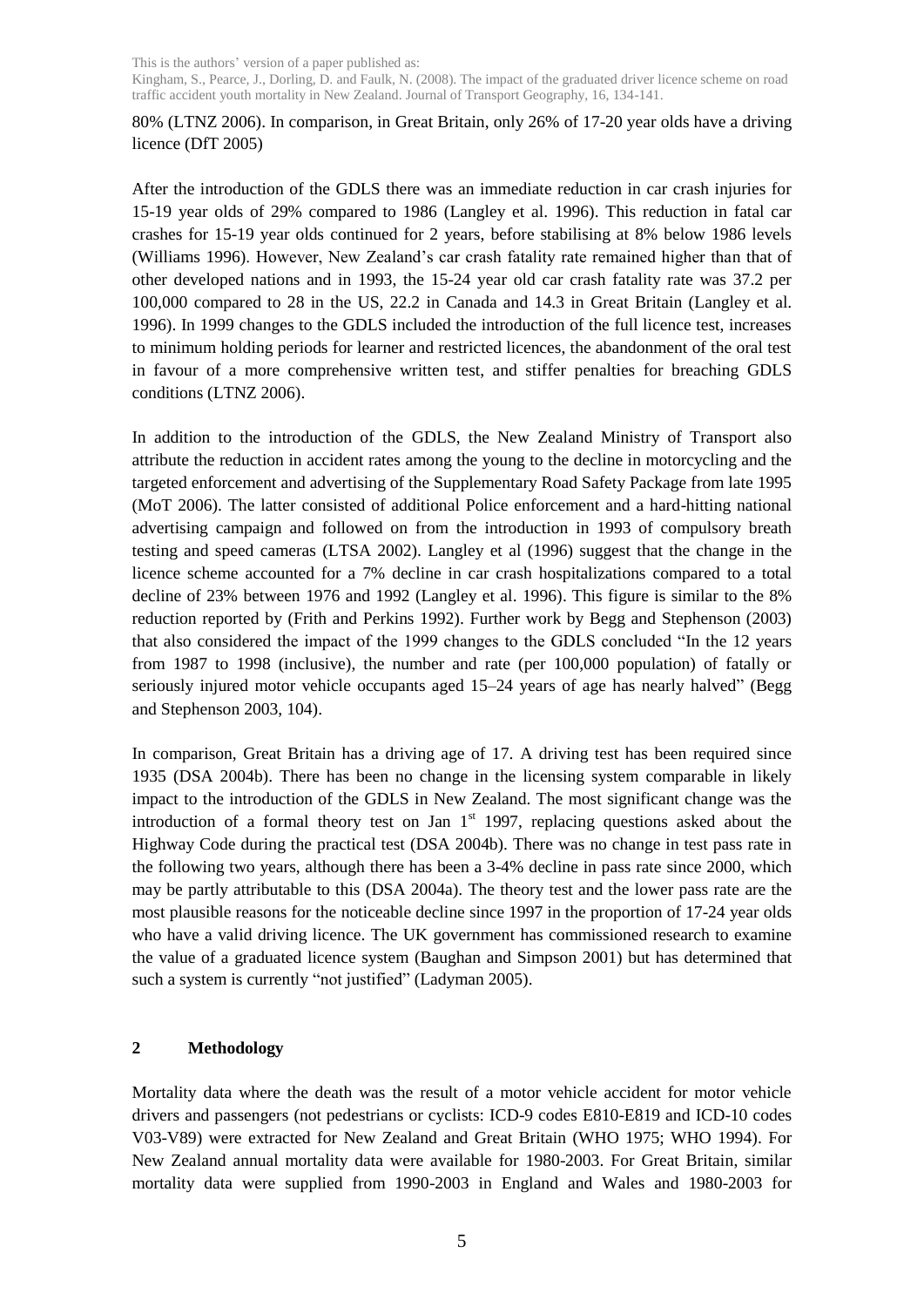Kingham, S., Pearce, J., Dorling, D. and Faulk, N. (2008). The impact of the graduated driver licence scheme on road traffic accident youth mortality in New Zealand. Journal of Transport Geography, 16, 134-141.

Scotland (for England and Wales for the period 1980-1989 data was only available in 5 year blocks). Age-specific population data for the census years 1981, 1991 and 2001 (and 1986 and 1996 for New Zealand) were used, with a linear interpolation algorithm applied to estimate values for the intervening years. With total mortality and total population it was then possible to calculate mortality rates for both the UK and New Zealand. These rates were calculated separately for those aged 15, 16, 17, and 18 to examine the road traffic accident youth mortality rates at specific ages. Temporal changes were examined in relation to the alterations in the New Zealand licence scheme, with a specific focus on the impact of the introduction of the GDLS in 1987 and subsequent amendments to the scheme in 1999. To give a better visual impression of the temporal changes, polynomial trend lines are presented, with the highest power for the independent variable set as six. Note, of course, that there is no underlying reason why the trend should necessarily be polynomial, but these lines can provide a good approximation of the trend and  $r^2$  values are provided for them.

Comparison was then made to road traffic accident youth mortality rates in Great Britain to see if any changes in New Zealand road traffic accident youth mortality rates were different to those noted overseas. If the changes in the New Zealand licence scheme had significant positive impacts on road traffic accident youth mortality, it would be expected that such changes should be distinct from general improvements in road traffic accident youth mortality seen elsewhere, in this case Great Britain. In addition to comparing temporal changes in mortality rates, the ratios of rates (New Zealand: Scotland) were also calculated. The non-availability of the data in England and Wales meant this part of the analysis was only carried out between New Zealand and Scotland. This was done by dividing the rate in New Zealand by that in Scotland. A ratio above one therefore indicates mortality rates are higher in New Zealand, and below one, indicates they are higher in Scotland. Ratios were calculated based on three year moving averages to smooth out the resulting graph and make interpretation of the temporal patterns clearer. It might be argued that any positive impact as a result of global improvements in motor vehicle safety and traffic engineering on road traffic accident youth mortality would be seen in those ages who are able to drive. In the case of New Zealand this is fifteen, while in Great Britain this is seventeen. To examine this, mortality among 15 year olds in New Zealand was compared to that for 17 year olds in Great Britain, and to examine the impact of one years driving experience New Zealand 16 year olds were compared to 18 year olds in Great Britain.

#### **3 Results**

### *3.1 Youth mortality in New Zealand*

A total of 2917 motor vehicle accident-related youth (aged 15-19) mortality events were recorded in New Zealand between 1980 and 2001. This number has declined over time, especially since 1987 when the GDLS was introduced, from 0.48 deaths per 1000 in 1987 to 0.23 deaths per 1000 in 2001 (Figure 1). This seems to suggest a significant positive impact of the introduction of the GDLS on road traffic accident youth mortality confirming the findings of Begg et al (2001). Further, among 15-year olds (arguably the target group with respect to the new policy measures), the mortality rates exhibit a very clear decline from 0.28 in 1987 to 0.12 in 1988, rising to 0.21 in 1989 and 1990, before dropping to 0.11 for the next three years followed by a slight rise from 1994 to 1996 before declining again (Figure 1). This broadly supports the work of Begg et al (2001) although the rise in 1989 and 1990 casts some slight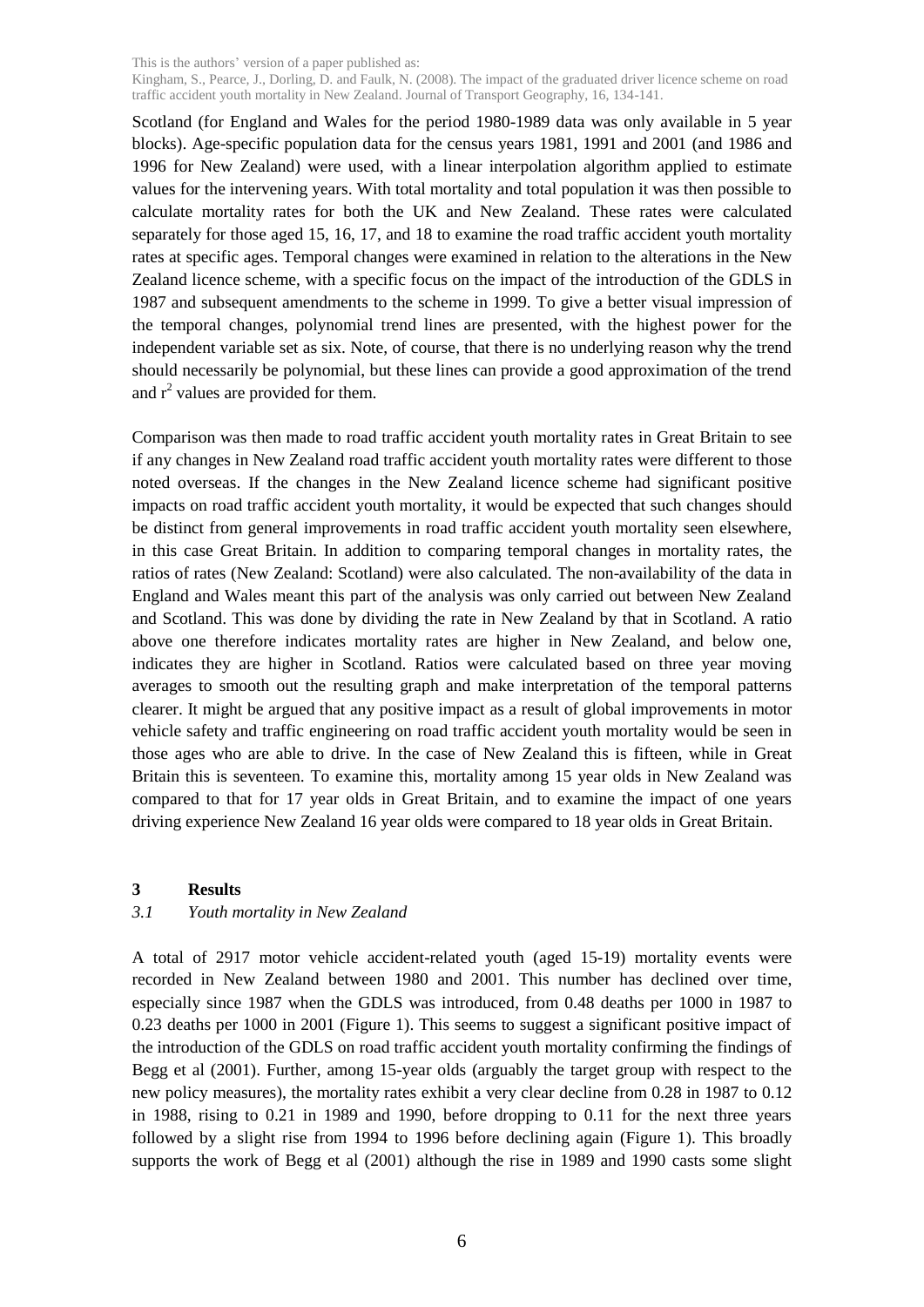Kingham, S., Pearce, J., Dorling, D. and Faulk, N. (2008). The impact of the graduated driver licence scheme on road traffic accident youth mortality in New Zealand. Journal of Transport Geography, 16, 134-141.

doubt on this. The changes in licensing in 1999 also seem to have a significant affect in this age group, with a sharp decline in 2000 and 2001.

### *3.2 New Zealand/Great Britain comparisons*

While road traffic accident youth mortality rates in New Zealand have improved in recent years they are still significantly higher than in England, Wales and Scotland, all three having experienced a decline over the study period (Figure 2). It could be argued that this is an inappropriate comparison because in Great Britain the minimum driving age is 17 compared to 15 in New Zealand. To establish a more direct comparison, the data have been analysed at the specific ages for which driving is permitted (Figure 3). Still, the rates are consistently higher in New Zealand, although the gap between the countries' rates does narrow over time.



Figure 1: Road traffic accident mortality rates for 15-19 age group and 15 year olds only, New Zealand 1980-2001.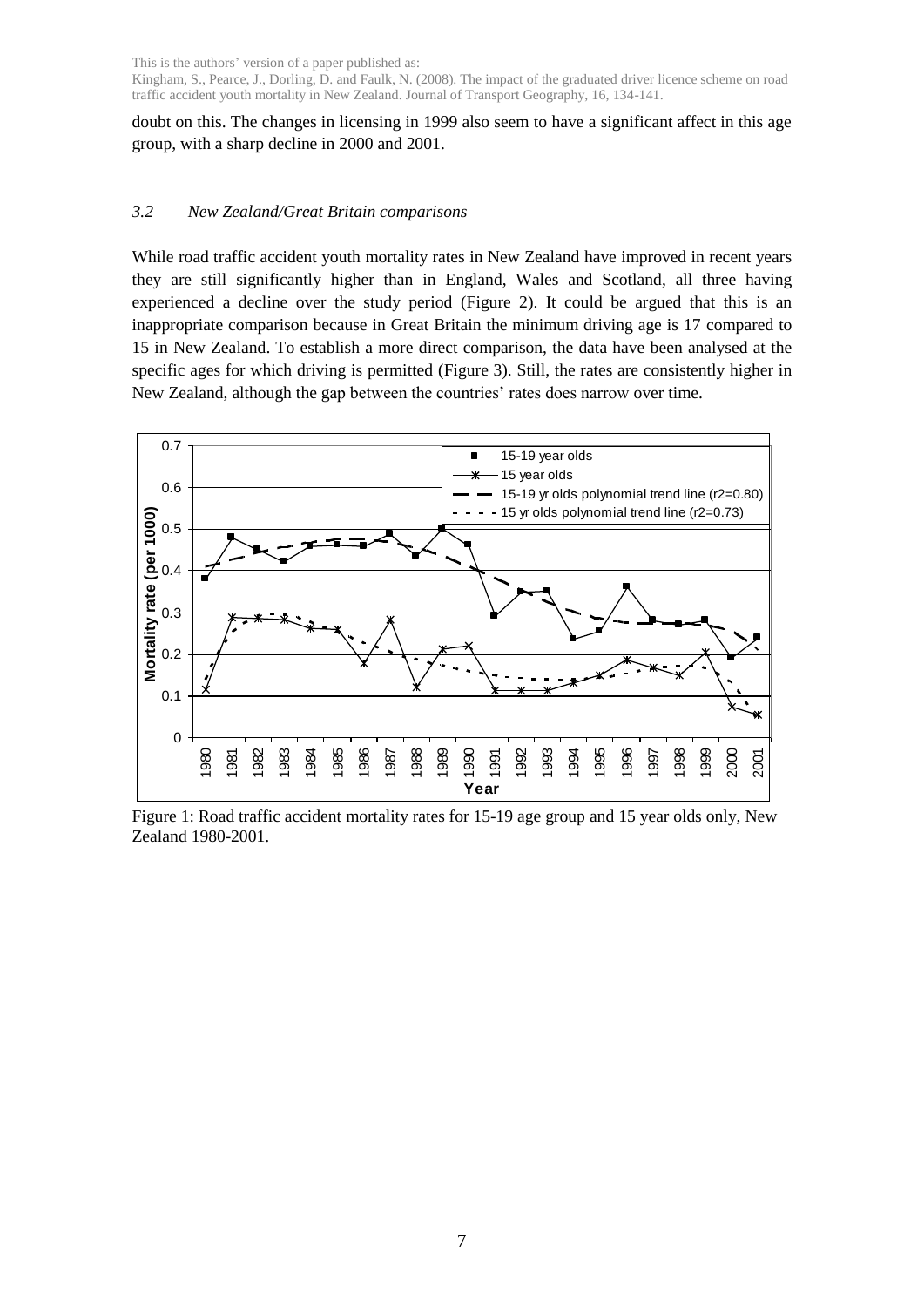This is the authors' version of a paper published as: Kingham, S., Pearce, J., Dorling, D. and Faulk, N. (2008). The impact of the graduated driver licence scheme on road traffic accident youth mortality in New Zealand. Journal of Transport Geography, 16, 134-141.



Figure 2: Total motor vehicle-related mortality rates comparison for 15-19 age groups in New Zealand, England and Wales, and Scotland.



Figure 3: Road traffic accident mortality rates; comparison of 15 year olds in New Zealand to 17 year olds in England and Wales, and Scotland.

It is only when we examine populations who could have been driving for over a year (age 16 in New Zealand and 18 in Great Britain) (Figure 4) that we see overlapping similar mortality rates. A similar pattern exists for 17 and 19 year olds (i.e. two years experience driving). We can conclude that while the temporal trends indicate that the mortality rate for 15, 16 and 17 year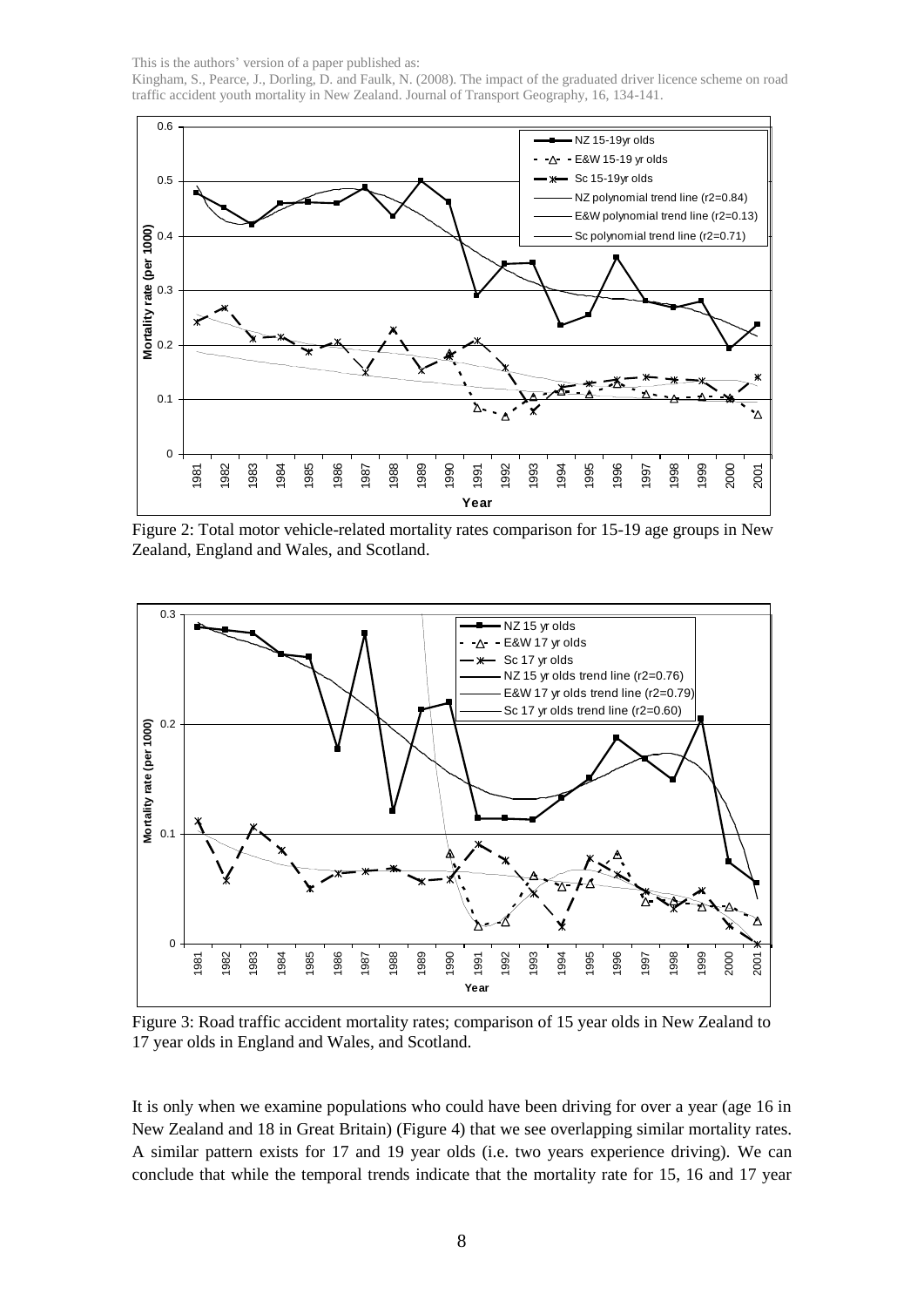Kingham, S., Pearce, J., Dorling, D. and Faulk, N. (2008). The impact of the graduated driver licence scheme on road traffic accident youth mortality in New Zealand. Journal of Transport Geography, 16, 134-141.

olds in New Zealand have declined since the introduction of the GDLS, the rates are still not generally as low as those experienced in Great Britain at the comparable driving experience ages.



Figure 4: Total road traffic accident mortality rates: comparison of 16 year old in New Zealand to 18 year olds in EW and Scotland



Figure 5: Road traffic accident mortality ratio of New Zealand to Scotland, ages 15, 16 and 17, 1981-2000 (3 year moving averages)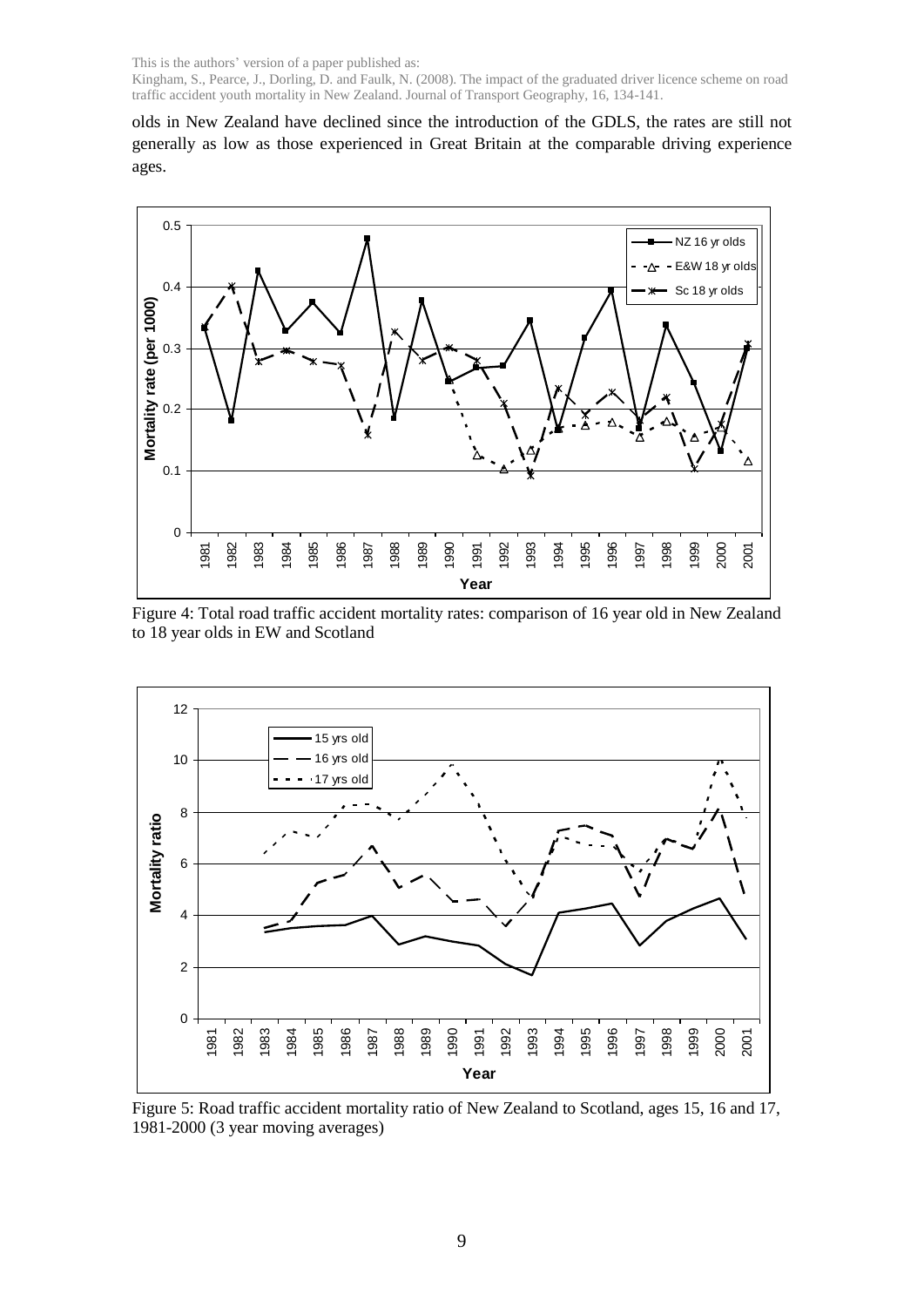Kingham, S., Pearce, J., Dorling, D. and Faulk, N. (2008). The impact of the graduated driver licence scheme on road traffic accident youth mortality in New Zealand. Journal of Transport Geography, 16, 134-141.

The final element to the time-series analysis is the comparison of New Zealand to Scotland using ratios of mortality. Figure 5 represents a direct age comparison by highlighting the mortality ratios of 15, 16 and 17 year olds in New Zealand and Scotland (a ratio above one indicates mortality rates are higher in New Zealand). The ratio of mortality for 15 and 16 year olds shows a marked decline from 1987 onwards, but with New Zealand consistently higher than Scotland in its rates. There appears to be a peak again in 1992-93 with a decline in 2000 after the rule changes to GDLS were applied in 1999. For the 17 year olds there appears to be a slight decline from 1987, but it then rises again before declining around 1990. Again there is a rise in the ratio around 1993, for which it is difficult to identify an obvious cause although we know that one outcome of this rise in New Zealand mortality was the introduction of the Supplementary Road Safety Package in late 1995 (MoT 2006) which will undoubtedly contribute to the subsequent decline in ratio that starts in 1997. For all ages, 2001 sees a decline in the ratios back towards the levels they were in 1983, (pre-GDLS) indicating that the rates in New Zealand and Scotland are again more closely aligned. On the face of it, this suggests that road traffic accident related youth mortality rates in New Zealand are reducing and beginning to approach those in Scotland, although it should be noted that at no point do the ratios go below one, which would indicate that mortality rates would have been greater in Scotland.



Figure 6: Road traffic accident mortality ratio of 15 year olds in New Zealand to 17 year olds in Scotland, and 16 to 18 year olds (3 year moving averages).

Of course, it could be argued that if it is the broader improvements in vehicle safety and traffic engineering that account for the reduction in road traffic accident youth mortality rather than the amendments in the GDLS, then the gap would narrow anyway as such general improvements would not help 15 year old Scots who are not legally permitted to drive. Put more simply, if motor driving is becoming safer for the vehicle occupants it should not be expected to especially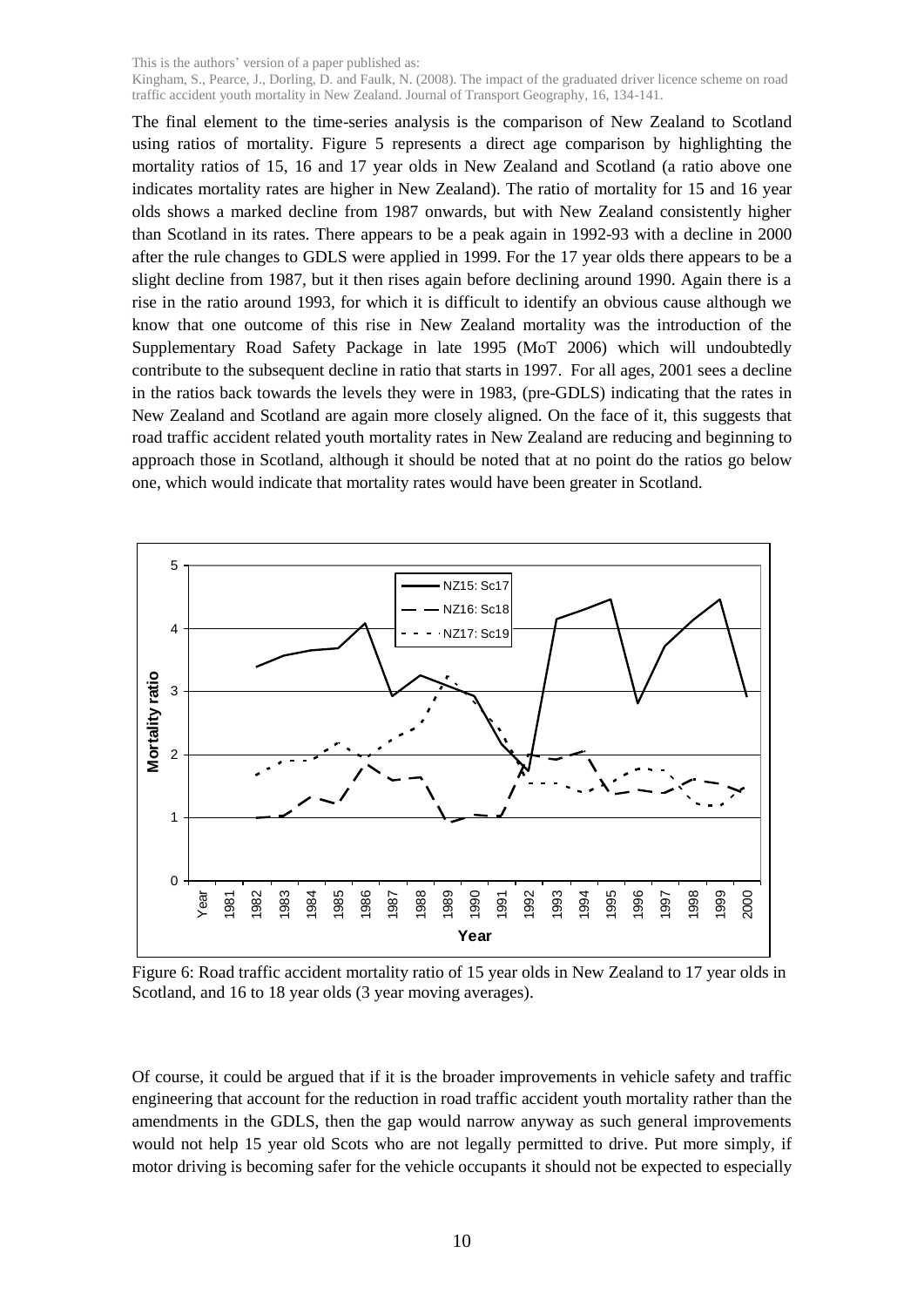Kingham, S., Pearce, J., Dorling, D. and Faulk, N. (2008). The impact of the graduated driver licence scheme on road traffic accident youth mortality in New Zealand. Journal of Transport Geography, 16, 134-141.

favour 15 year olds in Scotland who can legally only be vehicle passengers. Therefore, it can be argued that we should compare 15 year old New Zealanders with 17 year old Scots as this is the age that both can start to drive; 16 year olds with 18 year olds, and 17 year olds with 19 year olds. It can be noted that the road traffic accident youth mortality rate of 15 year old New Zealanders is generally at least three times that of 17 year old Scots (Figure 6). At the time of the introduction of the GDLS in 1987 the ratio was already declining, suggesting the road traffic accident rate mortality rate of new drivers in New Zealand may have been improving relative to their counterparts in Scotland. This decline continued until 1992, when the ratio increased again. At no point during the study period does the ratio dip below one, demonstrating that the rates in New Zealand are persistently greater than those in Scotland. Considering the 16 to 18 and 17 to 19 patterns, we again see that the ratios are nearly always above 1, but not as high as those for the 15 to 17 year olds. The key point here is that there seems to be no significant improvement in the relative road traffic accident youth mortality rate following the introduction of the GDLS in 1987 for young New Zealanders relative to their Scottish counterparts based on possible driving experience. This analysis obviously cannot simultaneously control for age but it does add to the suggestion that the 1987 changes may not have had as significant impact as previously reported.

Overall, while comparison of 15 year olds suggests an improvement in road traffic accident youth mortality in New Zealand relative to Great Britain, if we directly compare ages at which people have similar driving experience, we see no convincing evidence of an improvement in New Zealand. This casts some doubt on the apparent positive impact on road traffic accident youth mortality previously reported (Langley et al. 1996) of changes in the licensing scheme.

It may be suggested that there is some other factor such as change in engineering practice or the introduction of a piece of transport legislation in either New Zealand or Great Britain that is affecting the changes in mortality rates specifically post 1987. As far as we are aware there are no other legislative or other structural changes that may have such an impact. We know that the introduction of a formal theory test in 1997 occurred in Great Britain (DSA 2004b), and while it seems likely to be the cause of a reduction in the proportion of 17 to 24 year olds with a driving licence, it is of less relevance to the main hypothesis of changes post 1987.

It should be noted that as with all international comparative studies, there are some important limitations. New Zealand and Great Britain are different in a number of ways that may affect a comparison including New Zealand having a significantly smaller population, far fewer large urban areas, higher levels of car ownership and lower levels of public transport use. Nonetheless the comparison between New Zealand and Great Britain is of value for a variety of social and cultural reasons as outlined earlier; further the comparison with Scotland, with a similar population to New Zealand and a lower population density than the rest of Great Britain, addresses some of these concerns.

### **4 Conclusions**

Since the introduction of the GDLS in 1987 there has been a reduction in mortality rates for the 15-19 population from 0.48 deaths per 1000 in 1987 to 0.23 deaths per 1000 in 2001. For the "target" age of 15, mortality rates declined from 1987 to 1994, and while there was an increase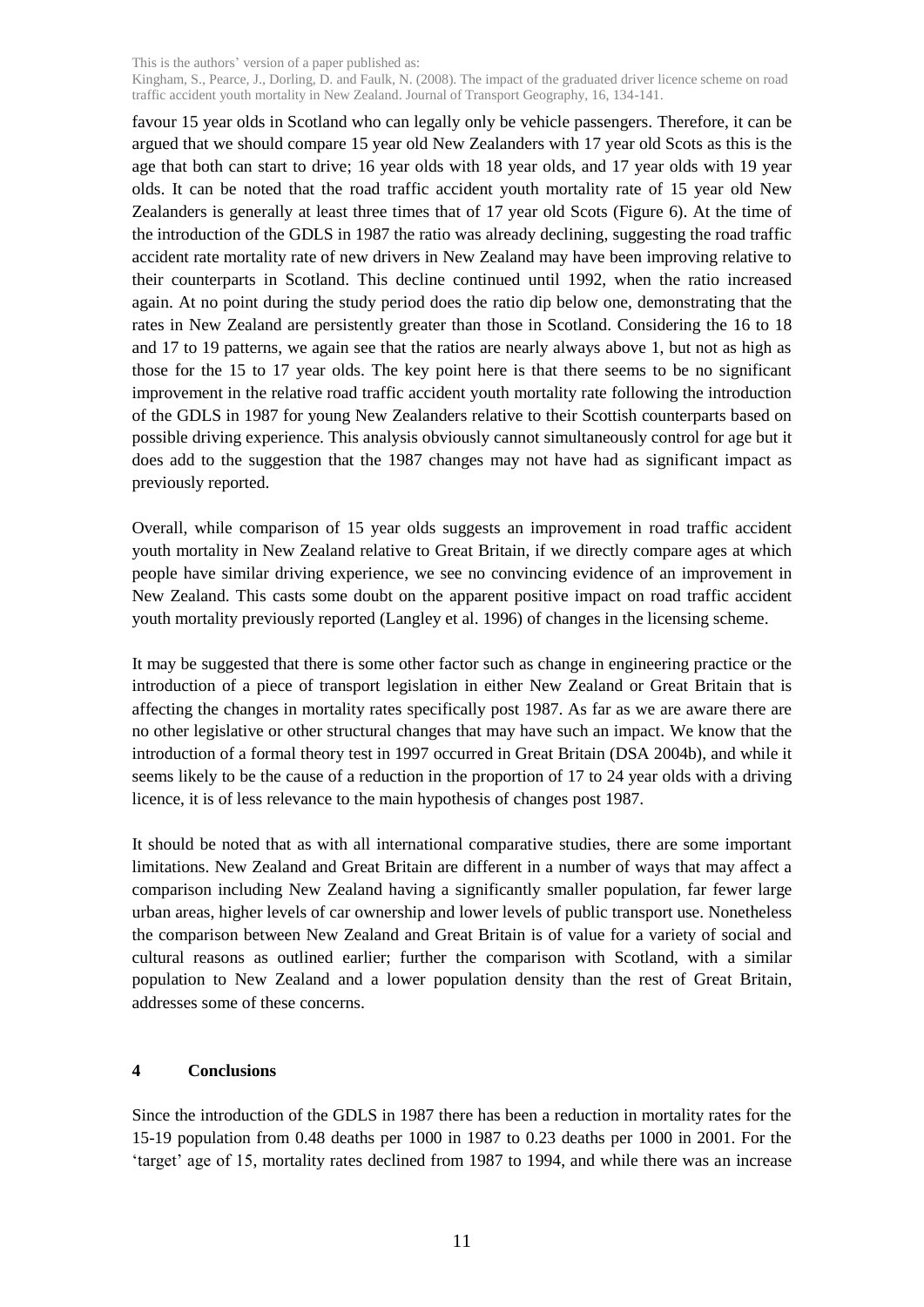Kingham, S., Pearce, J., Dorling, D. and Faulk, N. (2008). The impact of the graduated driver licence scheme on road traffic accident youth mortality in New Zealand. Journal of Transport Geography, 16, 134-141.

between 1994 and 1998, mortality rates have again fallen following the amendments to the licensing scheme in 1999.

However, when compared to Great Britain, the lowering of rates appears to be less effective. The average rates for the 15-19 target group over the 21-year study period are: 0.37 deaths per 1000 in New Zealand, 0.11 deaths per 1000 in England and Wales (12 year period) and 0.17 deaths per 1000 in Scotland. The New Zealand rates are over 3 times greater than England and Wales and over 2 times greater than Scotland. Examining mortality ratios with Scotland, there is some evidence of the expected decline in the ratio of mortality between New Zealand and Scotland for both ages 15 and 16 from 1987 onwards. The ratio is, however, consistently above 1 indicating higher rates in New Zealand for both 15 and 16 year olds. When controlling for driving experience and comparing a 15 year-old New Zealander to a 17 year old in Great Britain the rates are still consistently higher in New Zealand and the proportional reduction in road traffic accident youth mortality is no greater.

Since the GDLS was introduced the numbers and rates of mortality amongst 15-19 year olds in New Zealand have declined. However there is some suggestion they may have been declining anyway. Direct comparisons with Great Britain reveal that whilst falling, the rates are remaining significantly higher in New Zealand. This is still the case when driving experience is taken into account (i.e. 15 year old New Zealander compared to 17 year old in Great Britain). Whilst the expected decline in the mortality ratio between New Zealand and Scotland after 1987 does seem to occur, the ratios seem to rise again in recent years and the rates are consistently higher in New Zealand. This casts doubt on the belief that the implementation of the graduated licence scheme has seen a reduction in road traffic accident mortality among youth. This has possible implications for other countries who are investigating the value of a graduated licence system as a way of reducing accidents among young people (Baughan and Simpson 2001; Ladyman 2005). In essence, the aim of such a scheme is to improve driving performance especially among the young, of which an endpoint could be a reduction in traffic accident mortality among youth. This study has questioned whether such an impact has been demonstrated in New Zealand which has had such a scheme since 1987.

### **References**

- Baughan, C., and Simpson, H. (2001). "Graduated driver licensing a review of some current systems. Prepared for Road Safety Division, Department for Transport, Local Government and the Regions." *TRL529*, Transport Research Laboratory Wokingham.
- Begg, D., and Stephenson, S. (2003). "Graduated driver licensing: the New Zealand experience." *Journal of Safety Research*, 34, 99-105.
- Begg, D. J., Stephenson, S., Alsop, J., and Langley, J. (2001). "Impact of graduated driver licensing restrictions on crashes involving young drivers in New Zealand." *Injury Prevention*, 7, 292-296.
- DfT. (2005). "Transport Statistics Bulletin: National Travel Survey 2004 ", Department for Transport, London.
- DSA. (2004a). "Driving test history Appendix A." Driving Standards Agency, UK.
- DSA. (2004b). "Driving test timeline." Driving Standards Agency, UK.
- Frith, W. A., and Perkins, W. A. "The New Zealand graduated driver licensing system." *National Road Safety Seminar*, Wellington, New Zealand, 256-278.
- King, M. (2003). *The Penguin history of New Zealand*, Penguin Books, Albany, NZ.